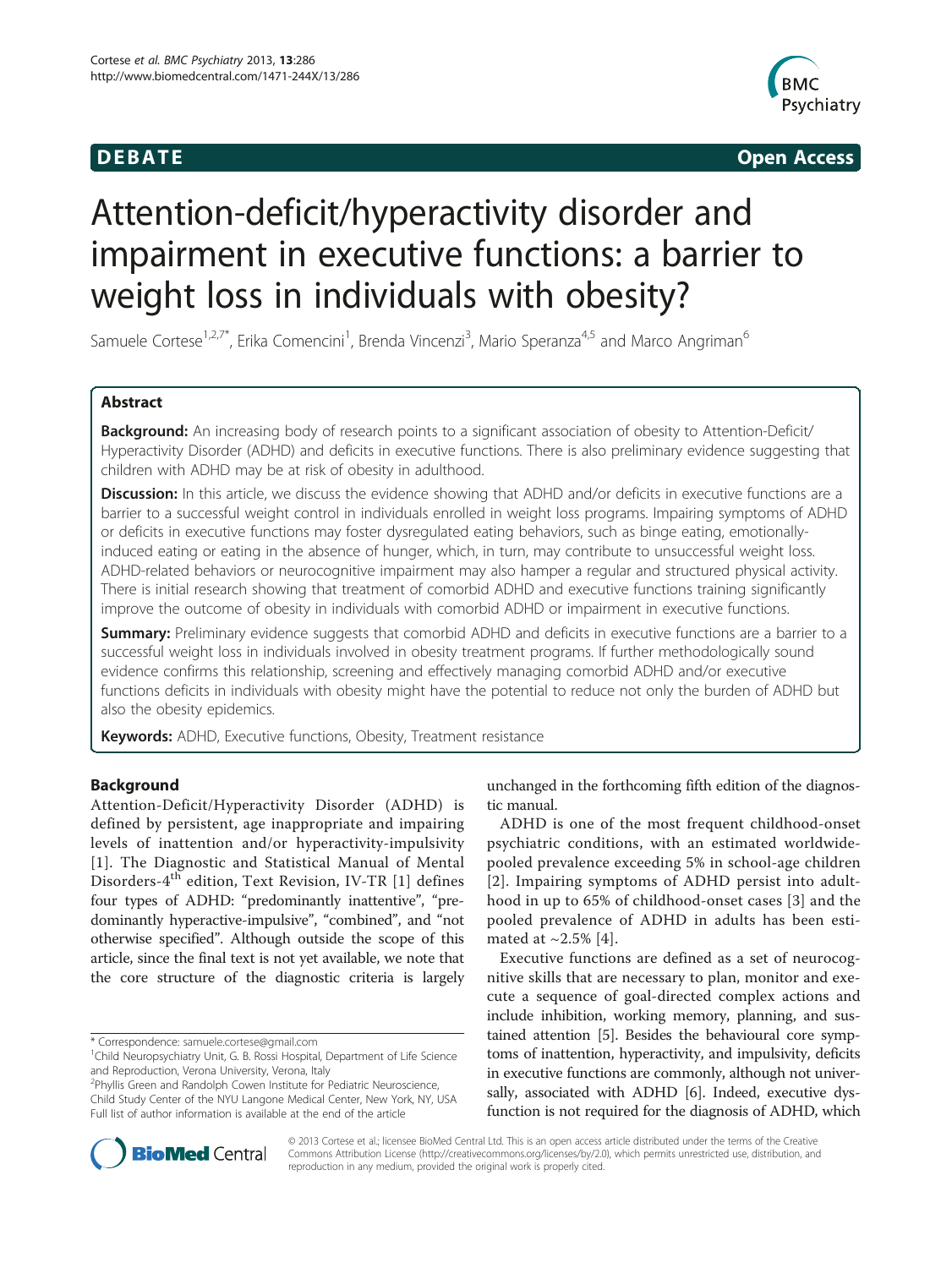is defined at the behavioral, rather than neuropsychological, level. Additionally, ADHD is usually comorbid with other neurodevelopmental and/or psychiatric conditions, such as learning disorders, oppositional defiant/conduct disorder, mood and anxiety disorders, substance use disorders, and sleep disturbances [\[7,8\]](#page-5-0).

Currently, the mainstay of treatment, at least for severe cases, is pharmacologic, with psychostimulant medications (methylphenidate and amphetamines) as the first line, and non-stimulants as secondary option [[6,9](#page-5-0)]. Nonpharmacological treatments, such as behavioural therapies, diet regimens, cognitive training, and neurofeedback, are also available. Although the empirical evidence for their efficacy for ADHD core symptoms is so far weak [[10](#page-5-0)], such treatments may effectively address related behavioural or neuropsychological dysfunctions.

Because of its core symptoms as well as associated disorders/conditions, ADHD entails an enormous burden on society in terms of psychological dysfunction, adverse vocational outcomes, stress on families, and societal financial costs. The U.S. annual incremental costs of ADHD have been recently estimated at \$143-\$266 billion [\[11](#page-5-0)] and high costs have been reported in other countries as well (e.g., [[12](#page-5-0)]).

Whereas the comorbidity between ADHD and psychiatric disorders has been extensively explored [[7\]](#page-5-0), the association with general medical conditions has received much less attention. However, among medical disorders, there is increasing evidence pointing to a significant association between overweight/obesity and ADHD in children [[13,14](#page-5-0)] as well as in adults [[15](#page-5-0)-[17](#page-5-0)]. In particular, as detailed in a previous systematic review [\[18\]](#page-5-0) and outlined in Table 1, all currently available studies show significantly higher rates of ADHD in individuals with obesity treated in specialized centres compared to normal weight controls or population rates of ADHD. (Studies listed in Table 1 were retrieved searching Pubmed, Ovid, EMBASE, and Web of Knowledge, from their inception to March 15<sup>th</sup>, 2013, using the following keywords, in multiple combination combination: obesity, BMI, weight, body mass, ADHD, Attention-Deficit/Hyperactivity Disorder, Attention Deficit Disorder, Hyperkinetic Disorder; details of the search strategy and syntax, adapted for each database, as well as of the specific results from each database search, are available from the corresponding author). Given the cross-sectional design of such studies, they cannot allow to infer the causal relationship between obesity and ADHD. Theoretically, it is possible that: 1) ADHD contributes to weight gain; 2) Obesity early in life fosters symptoms of ADHD; 3) Both conditions are the expression of underlying neurobiological and psychopathological dysfunctions. Recent studies have shaded light on the causal relationship between ADHD and obesity, supporting in part the notion that ADHD in childhood may contribute to weight gain later on in life. Cortese et al. [\[19](#page-5-0)] assessed body mass index (BMI) and obesity rates in a sample of 111 U.S. adults with childhood problems consistent with DSM-IV(-TR) ADHD, combined type, followed up for

| First author (year) [ref] | Sample characteristics                                                                                                                                     | <b>Key findings</b>                                                                                                                                                                                                                                                                          |
|---------------------------|------------------------------------------------------------------------------------------------------------------------------------------------------------|----------------------------------------------------------------------------------------------------------------------------------------------------------------------------------------------------------------------------------------------------------------------------------------------|
| Altfas (2004) [21]        | 215 patients with obesity treated in a specialized<br>obesity clinic (Males: 22; mean age: $43.4 \pm 10.9$ years)                                          | Prevalence of ADHD in the whole sample: 27.4%.<br>Prevalence of ADHD in individuals with BMI $\geq$ 40 kg/m <sup>2</sup> :<br>42.6%. Mean BMI loss among patients with ADHD: 2.6 BMI<br>(kg/m <sup>2</sup> ) vs. 4.0 for non-ADHD ( $p < 0.002$ )                                            |
| Erermis (2004) [22]       | 30 adolescents with obesity (Males: 14; mean age: 13.8 $\pm$<br>1.2 years) seeking treatment in a paediatric endocrinology<br>outpatient clinic            | Prevalence of ADHD: 13.3%                                                                                                                                                                                                                                                                    |
| Agranat-Meged (2005) [23] | 26 adolescents in a tertiary referral centre for obesity<br>(Males: 13; mean age: $13.04 \pm 2.8$ years), all with<br>morbid obesity (BMI > 95 percentile) | 57.7% of the subjects presented with ADHD diagnosed with<br>semi-structured interviews                                                                                                                                                                                                       |
| Fleming (2005) [24]       | 75 women with severe obesity (BMI $\geq$ 35 kg/m <sup>2</sup> )<br>(mean age: $40.4 \pm 7.25$ years) referred for non surgical<br>treatment of obesity     | 26.7% of women reported impairing symptoms of ADHD in<br>both childhood and adulthood                                                                                                                                                                                                        |
| Alfonsson (2012) [25]     | 187 individuals (Males: 50; mean age: $44.28 \pm 6.02$ years)<br>with obesity, candidate for bariatric surgery                                             | 10% of the subjects presented with ADHD. ADHD<br>symptoms significantly correlated with anxiety, depression,<br>and disordered eating ("lack of control over eating", "eating<br>alone because embarrassed", "eating until feeling<br>uncomfortable", and "feeling guilty after overeating") |
| Gruss (2012) [26]         | 116 patients (Males: 31; mean age: $44.28 \pm 6.02$ years)<br>candidate for bariatric surgery                                                              | 12% of the patients screened positive for ADHD. Rates of<br>Binge Eating disorder did not differ between patients with<br>and without ADHD                                                                                                                                                   |
| Nazar (2012) [27]         | 150 women (mean age: $38.9 \pm \text{years}$ )                                                                                                             | Prevalence of ADHD: 28.3%. ADHD was significantly<br>correlated with more severe binge eating, bulimic<br>behaviors, and depressive symptoms severity                                                                                                                                        |

Table 1 Studies assessing the rates of Attention-Deficit/Hyperactivity Disorder (ADHD) in clinical samples of treatment-seeking individuals with obesity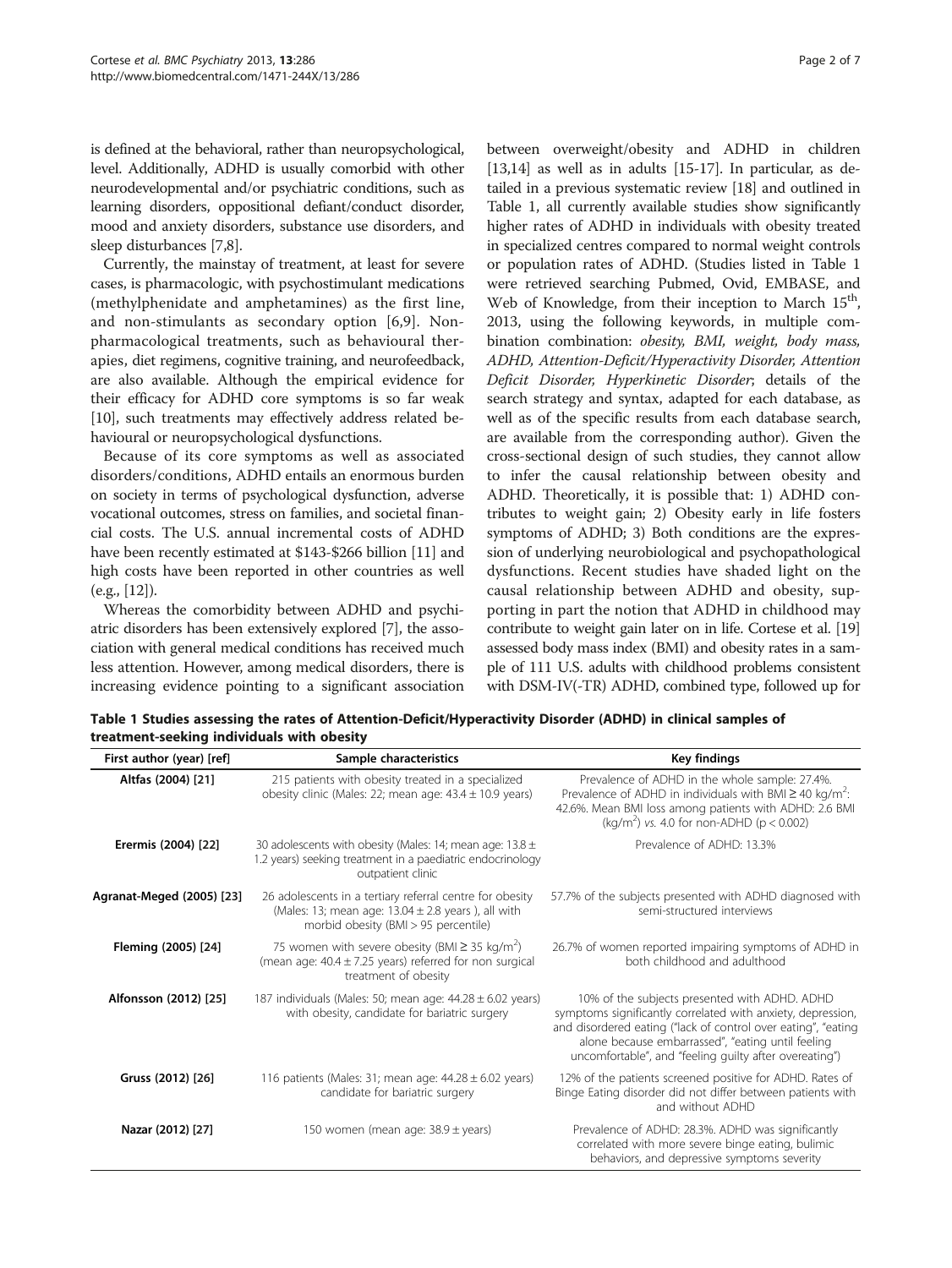33 years, and matched comparisons  $(N = 111)$  without childhood ADHD. They found that BMI and obesity rates were significantly higher in individuals with childhood ADHD vs. non ADHD comparisons (41.4% vs. 21.6%, respectively), even after controlling for possible confounders such as socio-economic status (SES) and comorbid psychiatric disorders associated with obesity, i.e., mood, anxiety, and substance use disorders. However, anthropometric data were not collected in childhood, which prevented the authors from determining whether the association between childhood ADHD and weight status at follow-up in adulthood was attributable to weight status in childhood or whether it developed later. Using a dimensional approach (i.e., considering the intensity of each ADHD symptom) rather than a categorical approach based on the DSM-IV-TR nosography, Fuemmelar et al. [\[16](#page-5-0)] found a significant linear relationship between the number of retrospectively reported symptoms of inattention or hyperactivity/impulsivity in childhood and adulthood BMI in a population based sample of 15,197 individuals (National Longitudinal Study of Adolescent Health). Extending such evidence, Cortese et al. [[20\]](#page-5-0) analyzed a sample of 34,653 U.S. adults from the National Epidemiologic Survey on Alcohol and Related Conditions and found a significant association between the number of symptoms of inattention, hyperactivity, or impulsivity (retrospectively reported) in childhood and obesity in adulthood. However, after controlling for SES and an extensive set of psychiatric disorders, the association held only in women, thus calling for future studies taking into account possible gender differences. The retrospective report of ADHD symptoms is a limitation of this study.

With regards to executive dysfunctions, there is an emerging literature indicating their possible association with overweigh/obesity. In a recent systematic review [\[28\]](#page-5-0) including 31 papers limited to children and adolescents, Reinert and colleagues concluded that inhibitory control, assessed with several neuropsychological tests, was the most consistently impaired executive function across studies. About 77% of the retained studies in children and 73% of the papers relative to adolescents with obesity reported a significant impairment in this executive function. Additionally, scores on neuropsychological tests assessing inhibitory control were significantly lower ( $p < 0.01$ ) in children with obesity than in normal weight comparisons, when pooling data across studies. Another recent systematic review [\[29](#page-6-0)] considering individuals across the lifespan and using a different approach in the selection of the papers, showed that decision making, planning and problem solving were the most compromised domains, although the authors note the high heterogeneity across studies in the methodology and in the selection of the neuropsychological tests.

Summarizing, there is increasing evidence that both ADHD, at least considering samples of treatment-seeking individuals, and deficits in executive functions, even in the absence of a formal diagnosis of ADHD, may be associated with obesity. Additionally, there is preliminary evidence that ADHD may causally contribute to obesity/overweight. However, an important aspect to note is that the impact of ADHD or executive dysfunction on obesity outcome is still underexplored. In the next section, we discuss the preliminary evidence showing that ADHD or executive dysfunction may represent an important barrier to successful weight loss in patients with obesity during weight loss programs. We also point out the clinical implications of these findings, as well as possible future research directions in this emerging area of investigation.

# **Discussion**

Several possible dysfunctional behavioural pathways associated with either ADHD (as a categorical diagnosis) or related neuropsychological deficits in executive functions lead to hypothesize that impairing symptoms of impulsivity, inattention or hyperactivity (the behavioural core symptoms of ADHD) and/or related neurocognitive impairment may be a barrier to successful weight loss during treatment interventions for individuals with obesity.

First, it is possible that impulsivity and deficient neurocognitive inhibitory control foster impulsive and dysregulated eating behaviors, which, in turn, would hamper the success of dietetic regimen. These abnormal eating behaviors include binge eating, "external eating" (i.e., eating in response to food-related stimuli, regardless of the internal state of hunger or satiety) and "emotionally-induced eating" (i.e., excessive eating as a response to emotional states), all of which have been related to obesity and overweight [\[30](#page-6-0),[31\]](#page-6-0).

Second, another dysfunction related to impulsivity and deficits in inhibitory control, namely altered reward sensitivity, may also contribute to dysregulated eating behaviors. Indeed, a subset of individuals with ADHD present with a preference for small immediate over larger delayed rewards [\[29,32](#page-6-0)]. This could therefore hamper dietetic efforts when considering eating-related rewards deriving from appetizing foods.

Third, it has been noted that attention and related executive functions such as planning and organizational skills are important for a successful adhesion to dietetic regimen and regular physical exercise [[18](#page-5-0)], both of which underpin effective and sustained weight control.

The previous hypotheses of a correlation between ADHD symptoms and/or executive function deficits and abnormal eating start being supported by empirical evidence. With regards to ADHD symptoms, Cortese et al. [[33\]](#page-6-0) found a significant correlation between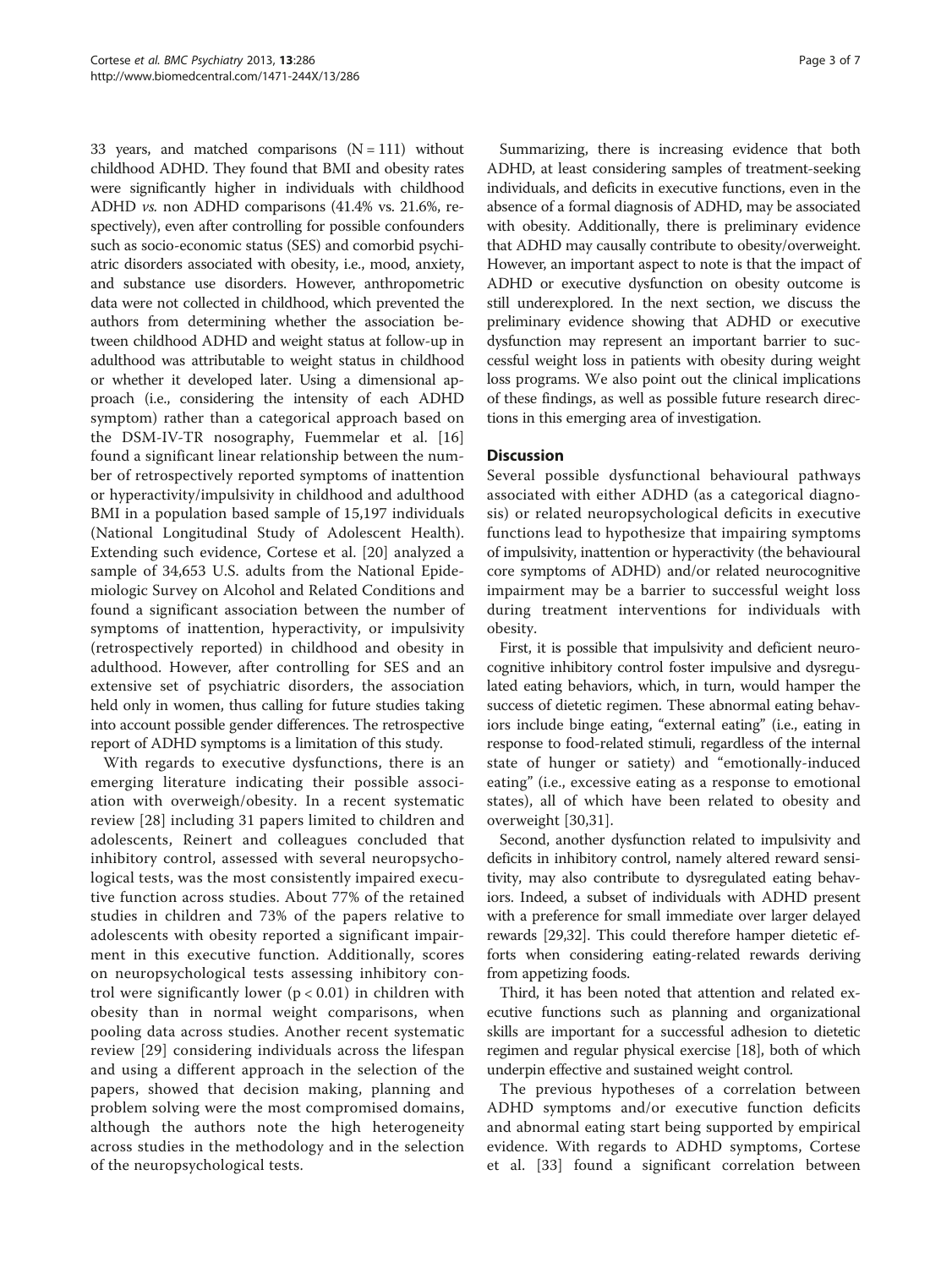inattentive and impulsive ADHD symptoms and binge eating behaviors, even after controlling for comorbid depression and anxiety, in a study of 99 consecutively referred severe obese adolescents (12-17 years). By means of structural equation modelling, Davis et al. [\[30](#page-6-0)] found a significant correlation between ADHD symptoms and abnormal eating behaviors (including binge eating and emotionally-induced eating) in a sample of healthy adult women (25-46 years). Using the same modelling, Strimas et al. [[34](#page-6-0)] confirmed these results also in a sample of 145 non-clinical adult males.

There is also evidence that deficit in executive dysfunctions are related to abnormal eating behaviors, although causal relationship has not been tested. For example, in a study of 55 women reporting weekly binge eating in the absence of regular compensatory behaviors, Kelly et al. [[35](#page-6-0)] found a significant correlation between frequency of binge eating behaviors and deficit in executive functions such as flexibility in thinking and shifting attention. By means of path analyses, Dempsey et al. [\[36\]](#page-6-0) confirmed a significant correlation between deficit in executive functions and overeating behaviors in a sample of 135 individuals from the community. This evidence has been extended to young children. Pieper and Laugero [[37](#page-6-0)] recently reported a significant correlation between executive function deficits, measured by means of child-completed tasks and parental as well as teacher reports, and eating in the absence of hunger in a sample of 29 preschool children (3-6 years).

While the correlation of impulsivity and inattention domains to abnormal eating behaviors associated with obesity may be intuitive, one could think that the hyperactive component of ADHD is not involved at all and, actually, it may favour weight loss rather than weight gain. However, it is well known that the motor hyperactivity of ADHD is not constant. Actigraphic measures have shown that motor hyperactivity is modulated by situational variables and may be indistinguishable from normal when there is sufficient stimulation. For example, no significant differences in hyperactivity levels between children with ADHD and healthy comparisons have been detected while watching television, whereas children with ADHD show significantly more hyperactivity during classes at school [[38](#page-6-0)]; it is important to note that children with ADHD have also been shown to watch more television than non ADHD children. Interestingly, psychostimulant medications induce an increase, rather than a decrease, and a normalization of motor activity during physical education, where movement is appropriate and expected [[38\]](#page-6-0). It is also possible that excessive motor activity in the morning during breakfast hampers a correct consumption of breakfast; in turn, skipping breakfast has been shown as a risk factor for weight gain and obesity [\[39](#page-6-0)]. Additionally,

restlessness during lunch and dinner may decrease regular food consumption during these structured moments, with inappropriate and excessive compensatory calories intake outside meals. Therefore, we hypothesize that the balance between the tendency to overeat in an irregular way following irregular breakfast and meals, from one side, and the inconstant energy expenditure associated with motor hyperactivity in ADHD, on the other side, may explain why ADHD hyperactivity contributes to increase the risk of obesity.

So, if ADHD or related executive functions deficits foster abnormal eating behaviors contributing to obesity, is there evidence supporting that ADHD and executive dysfunction also represent a barrier to effective and lasting weight loss in individuals with obesity? This starts being reported in the literature, although further and more methodologically sound evidence is needed.

In an observational study of 215 adults with obesity in a specialized clinics, Altfas [\[21](#page-5-0)] was the first to note that those without comorbid ADHD achieved nearly twice the BMI loss compared to patients with comorbid ADHD, despite the fact that the latter engaged in more visits, thus suggesting a pattern of "taking more time to accomplish less" associated with ADHD. Afterwards, in a study of adults involved in a behavioral weight loss program, Pagoto et al. [[40](#page-6-0)] confirmed that participants with ADHD reported more previous weight loss attempts and lost less weight than those who did not screen positive for ADHD. Another recent study showed that patients presenting for bariatric surgery (BS) with comorbid ADHD had significantly more difficulties in following visits after BS than those without comorbid ADHD [\[41](#page-6-0)].

Indirect support to the hypothesis that executive function deficit is a barrier to effective weight control is also provided by a longitudinal prospective study by Speranza et al. [\[42](#page-6-0)] who found that alexithymia was a significant predictor of treatment outcome at 3-year follow-up in a sample of youths with eating disorder. Indeed, alexithymia is related to executive function deficits, as summarized in [[43\]](#page-6-0).

Given this preliminary literature, a crucial question is whether treatment of ADHD and/or improvement in executive functions are also effective in decreasing/preventing obesity in children with both conditions. There is initial evidence indicating that the answer may be affirmative.

In a study [[44](#page-6-0)] of 242 individuals with a lengthy history of weight loss failure consecutively referred for refractory obesity, 78 patients (32.2%) screened positive for ADHD. Of these, 65 started pharmacotherapy for ADHD with psychostimulants, in addition to standard management for weight loss, and were followed up for an average of 466 days. Those who refused pharmacological treatment or who did not tolerate it for adverse events  $(n = 13)$  were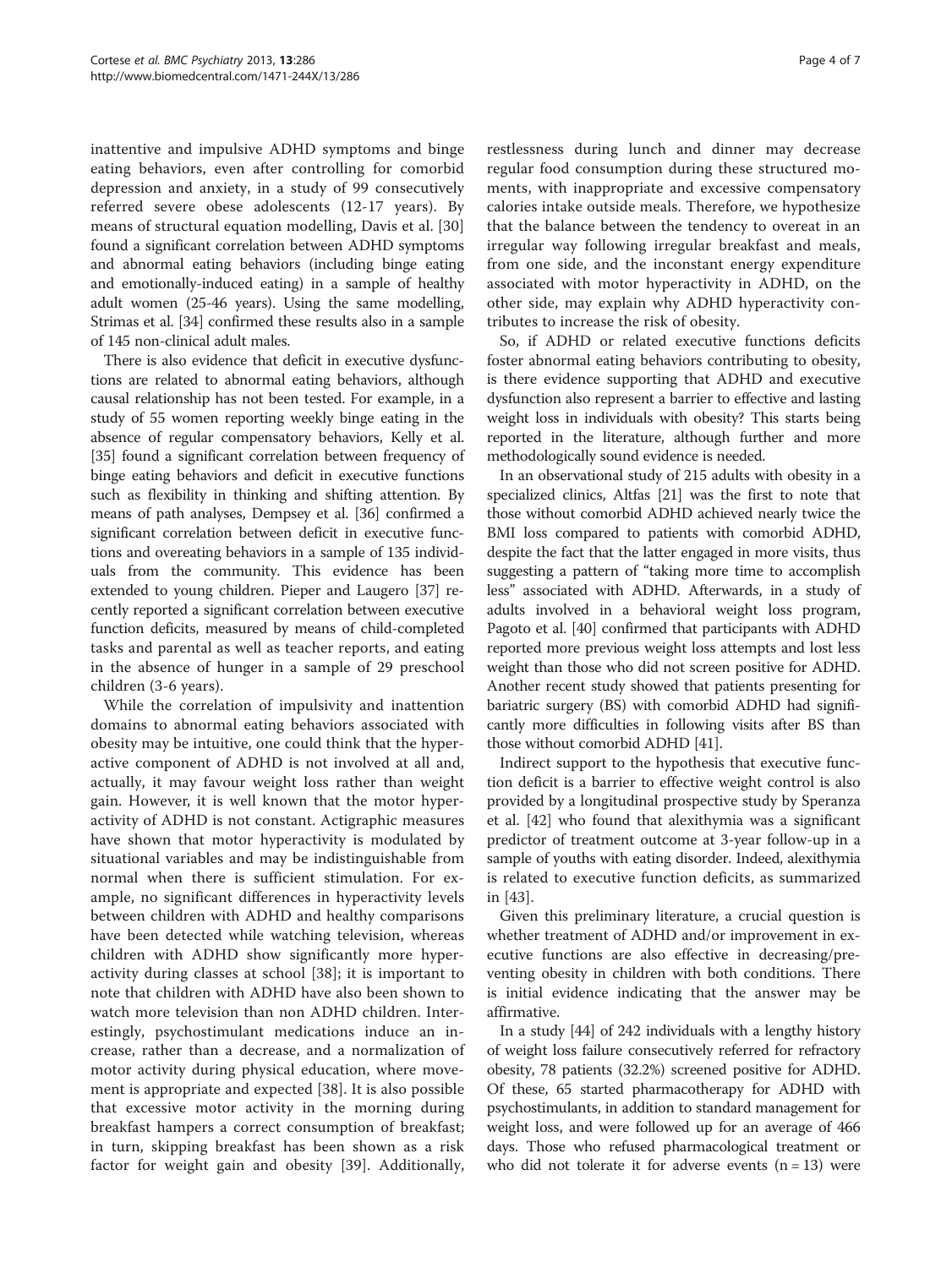also followed up, serving as comparisons, and received standard care for weight loss management. At follow-up, individuals who received treatment lost 12.36% of their initial weight, whereas comparisons gained an average of 2.78% ( $p < 0.001$ ). A putative confounder in interpreting these results is the possible anorexigenic effect that may be associated with psychostimulant treatment. However, appetite reduction was evident in the first 4–6 weeks of treatment, but then it diminished and vanished in most of the subjects within 2 months. Therefore, the authors of the study concluded that it is unlikely that the anorexigenic effect of psychostimulants contributed to the weight loss at follow-up, after more than one year from the start of the treatment. A limitation of this study is its design: although the study was controlled, it was not randomized. Indeed, since the pharmacological treatment for ADHD is effective and is recommended in several guidelines, [[6](#page-5-0),[9](#page-5-0)], for ethical reason it was not possible to randomize participants either to pharmacological treatment or placebo. As such, this study cannot provide high-level evidence. Although a randomized study testing the effects on weight of psychostimulants for ADHD would be challenging, interestingly, there is preliminary evidence from a randomized trial [\[45](#page-6-0)] suggesting that the training of executive functions is highly effective to improve the outcome of obesity. In this trial, Verbeken and coworkers assessed the effects of executive functions training with video games aimed at improving inhibitory control and working memory. They randomized 44 children (8-14 years) who were in the final part of a 10- month inpatients treatment program in an obesity centre to either 6-week executive functions training or to standard care for weight control. At 8 weeks after the training, children in the training group showed significantly better weight loss maintenance than those in the standard care group.

# Clinical implications

If further methodologically sound studies confirm that ADHD and/or related executive functions deficits are a barrier to effective weight loss, it would be worthy for the clinicians and professionals involved in the management of obesity to screen for ADHD and impairment in executive functions. We note that professionals involved in the treatment of obesity usually do not have an appropriate knowledge of ADHD and related disorders. A systematic screening and appropriate treatment of ADHD and/or executive functions deficits might not only reduce the burden of ADHD, but also improve the outcome of patients with a past history of weight loss failure. This is particularly relevant in terms of decreasing the stigma associated with obesity. Unfortunately, a common belief manifested not only by the lay public but also by some professionals is that individuals with obesity may fail to succeed at weightloss programs due to their "laziness" [\[46\]](#page-6-0). Inattention and related impaired executive functions, as well as impulsivity that hamper the appropriate adherence to a regular diet regimen, might be mistakenly attributed to laziness and "character problems". Therefore, awareness that unsuccessful weight loss may be due, at least in part, to neurocognitive impairment could contribute to decrease the stigma associated with obesity.

# Future research in the field

We believe that the relationship between ADHD/executive functions and obesity, as well as the impact of neurocognitive impairment on weight loss management, is still in a developing phase. While the cross-sectional relationship between ADHD and obesity starts being well characterized from a clinical descriptive standpoint, further longitudinal studies are needed to better assess the causal relationship. Studies aimed at elucidating common neurobiological and genetics underpinnings are still in their infancy (e.g., [\[47](#page-6-0)]) and need further attention. Perhaps even more important in terms of implementation science would be to assess, by means of rigorous randomized controlled trials, the effects of ADHD treatment or executive functions training on weight outcome in individuals enrolled in weight loss programs. In particular, it would be highly relevant to establish if early management of ADHD in young children leads to further better obesity outcome later on. However, given the challenges, from an ethical standpoint, of conducting long-term randomized controlled trials where participants are assigned either to an effective treatment for ADHD or to placebo, longitudinal studies comparing the weight outcome of obese children treated with ADHD medications vs those who opt for non pharmacological approaches or no treatment, matched for baseline BMI and socio economic status, could provide useful data. This design will likely require multi-center recruitment. Research in such area is worthy and could contribute to decrease the worldwide obesity epidemics.

# Summary

Preliminary evidence suggests that comorbid ADHD and deficits in executive functions are a barrier to a successful weight loss in individuals involved in obesity treatment programs. If further methodologically sound evidence confirms this relationship, screening and effectively managing comorbid ADHD and/or executive functions deficits in individuals with obesity might have the potential to reduce not only the burden of ADHD but also the obesity epidemics.

### Abbreviations

ADHD: Attention-Deficit/Hyperactivity Disorder; BMI: Body mass index; SES: Socioeconomic status.

### Competing interests

Dr. Cortese has received financial support to attend medical meetings from Eli Lilly & Company (2008) and Shire Pharmaceuticals (2009-2010), and has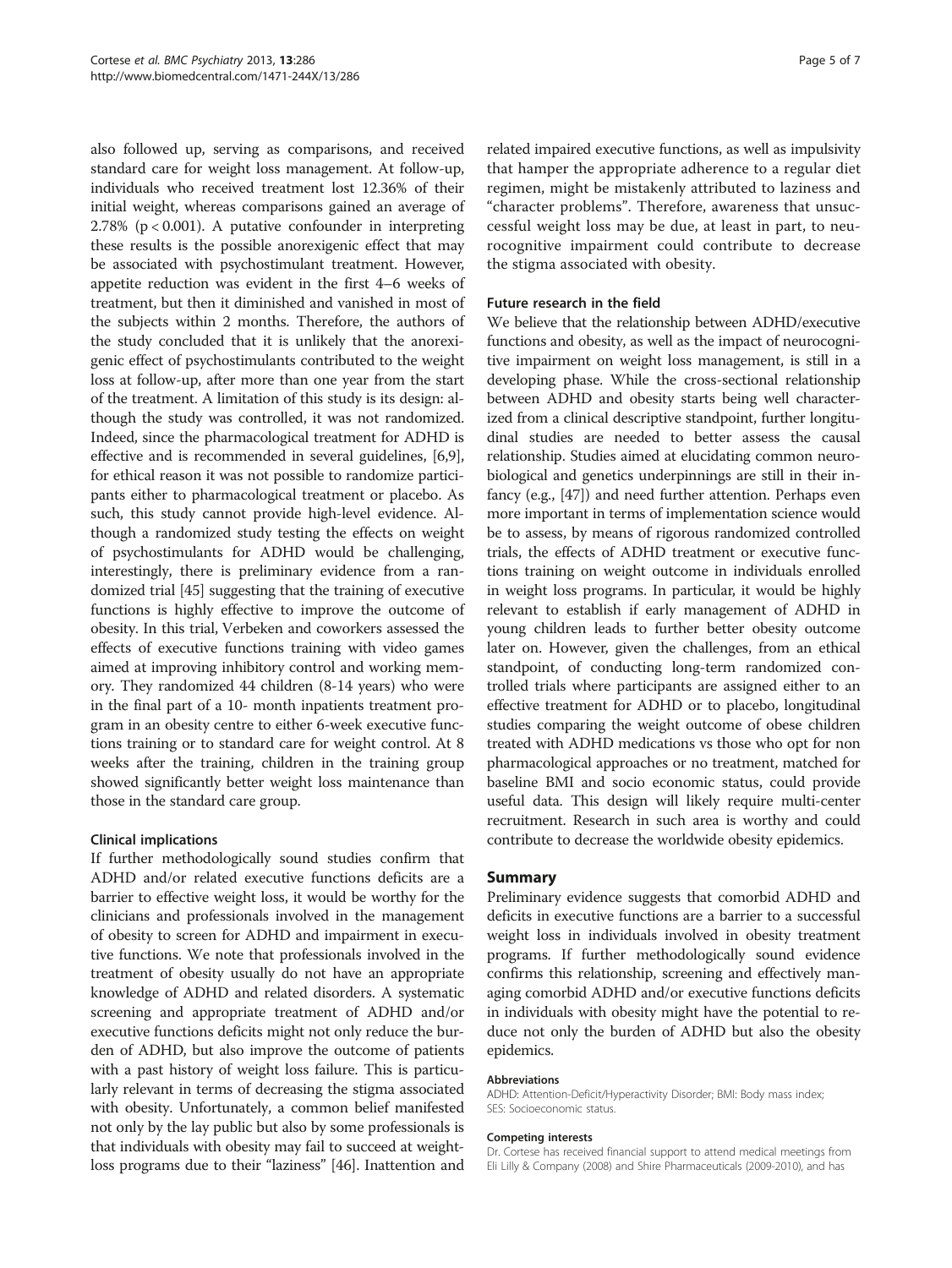<span id="page-5-0"></span>been co-investigator in studies sponsored by GlaxoSmithKline (2007), Eli Lilly & Company (2008), and Genopharm (2009). He has served as scientific consultant for Shire Pharmaceuticals (2009-2010). Drs. Comencini, Vincenzi, Speranza, and Angriman declare no competing conflict of interest.

#### Authors' contributions

Dr. Cortese conceived and drafter the manuscript and approved the final version to be submitted; Drs. Comencini, Vincenzi, Speranza, and Angriman critically revised the first draft, contributed to the literature search, and approved the final version to be submitted. All authors read and approved the final manuscript.

#### Authors' information

Dr. Cortese is a post doctoral fellow at the Institute for Pediatric Neuroscience, New York University, New York, NY, USA and at the Child Neuropsychiatry Unit, Verona University, Italy. His research interests focus on ADHD, in particular on the neurobiology and on the evidence-based treatment of ADHD. Dr. Comencini is a resident in child psychiatry at the Child Neuropsychiatry Unit, Verona University, Italy. Her research focuses on the psychopathology of children with obesity. Dr. Vincenzi is a research fellow at the Massachusetts General Hospital, Schizophrenia Clinical and Research Program, Boston, MA, USA. Her research focuses on eating disorders and schizophrenia. Dr. Speranza is a consultant at the Child and Adolescent Psychiatry, Versailles General Hospital. Le Chesnay, France and a researcher at the University of Versailles Saint-Quentin-en-Yvelines, Versailles, France. His research focuses on eating disorders, ADHD, and personality disorders. Dr. Angriman is a consultant at the Child Neurology and Neurorehabilitation Unit, Department of Pediatrics, Central Hospital of Bolzano, Italy. His research focuses on ADHD, obesity, and sleep disorders.

#### Acknowledgments

Dr. Cortese was supported by a "Marie Curie" grant for Career Development, International Outgoing Fellowship, PIOF-253103 from the European Commission.

#### Author details

<sup>1</sup>Child Neuropsychiatry Unit, G. B. Rossi Hospital, Department of Life Science and Reproduction, Verona University, Verona, Italy. <sup>2</sup>Phyllis Green and Randolph Cowen Institute for Pediatric Neuroscience, Child Study Center of the NYU Langone Medical Center, New York, NY, USA. <sup>3</sup>Massachusetts General Hospital, Schizophrenia Clinical and Research Program, Boston, MA, USA. <sup>4</sup>EA4047, University of Versailles Saint-Quentin-en-Yvelines, Versailles, France. <sup>5</sup>Child and Adolescent Psychiatry, Versailles General Hospital, Le Chesnay, France. <sup>6</sup>Child Neurology and Neurorehabilitation Unit, Department of Pediatrics, Central Hospital of Bolzano, Bolzano, Italy. <sup>7</sup>Unità Autonoma di Neuropsichiatria Infantile, Ospedale G.B . Rossi, P.le L.A. Scuro, 12, Verona 37134, Italy.

#### Received: 31 March 2013 Accepted: 15 July 2013 Published: 7 November 2013

#### References

- 1. American Psychiatric Association: Diagnostic and statistical manual of mental disorders, 4th ed. Text revision. Washington DC: American Psychiatric Association; 2000.
- 2. Polanczyk G, de Lima MS, Horta BL, Biederman J, Rohde LA: The worldwide prevalence of ADHD: a systematic review and metaregression analysis. Am J Psychiatry 2007, 164:942–948.
- 3. Faraone SV, Biederman J, Mick E: The age-dependent decline of attention deficit hyperactivity disorder: a meta-analysis of follow-up studies. Psychol Med 2006, 36:159–165.
- 4. Simon V, Czobor P, Balint S, Meszaros A, Bitter I: Prevalence and correlates of adult attention-deficit hyperactivity disorder: meta-analysis. Br J Psychiatry 2009, 194:204–211.
- Willcutt EG, Doyle AE, Nigg JT, Faraone SV, Pennington BF: Validity of the executive function theory of attention-deficit/hyperactivity disorder: a meta-analytic review. Biol Psychiatry 2005, 57:1336–1346.
- 6. Pliszka S: Practice parameter for the assessment and treatment of children and adolescents with attention-deficit/hyperactivity disorder. J Am Acad Child Adolesc Psychiatry 2007, 46:894–921.
- 7. Biederman J, Faraone SV: Attention-deficit hyperactivity disorder. Lancet 2005, 366:237–248.
- 8. Cortese S, Faraone SV, Konofal E, Lecendreux M: Sleep in children with attention-deficit/hyperactivity disorder: meta-analysis of subjective and objective studies. J Am Acad Child Adolesc Psychiatry 2009, 48:894–908.
- 9. Taylor E, Dopfner M, Sergeant J, Asherson P, Banaschewski T, Buitelaar J, Coghill D, Danckaerts M, Rothenberger A, Sonuga-Barke E, Steinhausen HC, Zuddas A: European clinical guidelines for hyperkinetic disorder – first upgrade. Eur Child Adolesc Psychiatry 2004, 13(Suppl 1):I7–30.
- 10. Sonuga-Barke EJ, Brandeis D, Cortese S, Daley D, Ferrin M, Holtmann M, Stevenson J, Danckaerts M, van der Oord S, Dopfner M, Dittmann RW, Simonoff E, Zuddas A, Banaschewski T, Buitelaar J, Coghill D, Hollis C, Konofal E, Lecendreux M, Wong IC, Sergeant J: Nonpharmacological interventions for ADHD: systematic review and meta-analyses of randomized controlled trials of dietary and psychological treatments. Am J Psychiatry 2013, 170:275–289.
- 11. Doshi JA, Hodgkins P, Kahle J, Sikirica V, Cangelosi MJ, Setyawan J, Erder MH, Neumann PJ: Economic impact of childhood and adult attention-deficit/ hyperactivity disorder in the United States. J Am Acad Child Adolesc Psychiatry 2012, 51:990–1002.
- 12. Hakkaart-van RL, Zwirs BW, Bouwmans C, Tan SS, Schulpen TW, Vlasveld L, Buitelaar JK: Societal costs and quality of life of children suffering from attention deficient hyperactivity disorder (ADHD). Eur Child Adolesc Psychiatry 2007, 16:316–326.
- 13. Cortese S, Morcillo PC: Comorbidity between ADHD and obesity: exploring shared mechanisms and clinical implications. Postgrad Med 2010, 122:88–96.
- 14. Cortese S, Vincenzi B: Obesity and ADHD: Clinical and Neurobiological Implications. Curr Top Behav Neurosci 2012, 9:199–218.
- 15. de Zwaan M, Gruss B, Muller A, Graap H, Martin A, Glaesmer H, Hilbert A, Philipsen A: The estimated prevalence and correlates of adult ADHD in a German community sample. Eur Arch Psychiatry Clin Neurosci 2012, 262:79–86.
- 16. Fuemmeler BF, Ostbye T, Yang C, McClernon FJ, Kollins SH: Association between attention-deficit/hyperactivity disorder symptoms and obesity and hypertension in early adulthood: a population-based study. Int J Obes (Lond) 2011, 35:852–862.
- 17. Pagoto SL, Curtin C, Lemon SC, Bandini LG, Schneider KL, Bodenlos JS, Ma Y: Association between adult attention deficit/hyperactivity disorder and obesity in the US population. Obesity (Silver Spring) 2009, 17:539–544.
- 18. Cortese S, Angriman M, Maffeis C, Isnard P, Konofal E, Lecendreux M, Purper-Ouakil D, Vincenzi B, Bernardina BD, Mouren MC: Attention-deficit/ hyperactivity disorder (ADHD) and obesity: a systematic review of the literature. Crit Rev Food Sci Nutr 2008, 48:524–537.
- 19. Cortese S, Ramos-Olazagasti M, Klein R, Castellanos F, Proal E, Mannuzza S: Obesity in Men with childhood ADHD: a 33-year controlled, prospective, follow-up study. Pediatrics 2013. in press.
- 20. Cortese S, Faraone S, Bernardi S, Wang S, Blanco C: An epidemiologic study of adult attention-deficit/hyperactivity disorder and obesity. Br J Psychiatry 2013. in press.
- 21. Altfas JR: Prevalence of attention deficit/hyperactivity disorder among adults in obesity treatment. BMC Psychiatry 2002, 2:9.
- 22. Erermis S, Cetin N, Tamar M, Bukusoglu N, Akdeniz F, Goksen D: Is obesity a risk factor for psychopathology among adolescents? Pediatr Int 2004, 46:296–301.
- 23. Agranat-Meged AN, Deitcher C, Goldzweig G, Leibenson L, Stein M, Galili-Weisstub E: Childhood obesity and attention deficit/hyperactivity disorder: a newly described comorbidity in obese hospitalized children. Int J Eat Disord 2005, 37:357–359.
- 24. Fleming JP, Levy LD, Levitan RD: Symptoms of attention deficit hyperactivity disorder in severely obese women. Eat Weight Disord 2005, 10:e10–e13.
- 25. Alfonsson S, Parling T, Ghaderi A: Screening of adult ADHD among patients presenting for bariatric surgery. Obes Surg 2012, 22:918–926.
- 26. Gruss B, Mueller A, Horbach T, Martin A, de Zwaan M: Attention-deficit/ hyperactivity disorder in a prebariatric surgery sample. Eur Eat Disord Rev 2012, 20:e103–e107.
- 27. Nazar BP, Pinna CM, Suwwan R, Duchesne M, Freitas SR, Sergeant J, Mattos P: ADHD rate in obese women with binge eating and bulimic behaviors from a weight-loss clinic. J Atten Disord 2012. in press.
- 28. Reinert KR, Po'e EK, Barkin SL: The relationship between executive function and obesity in children and adolescents: a systematic literature review. J Obes 2013, 2013:820956.